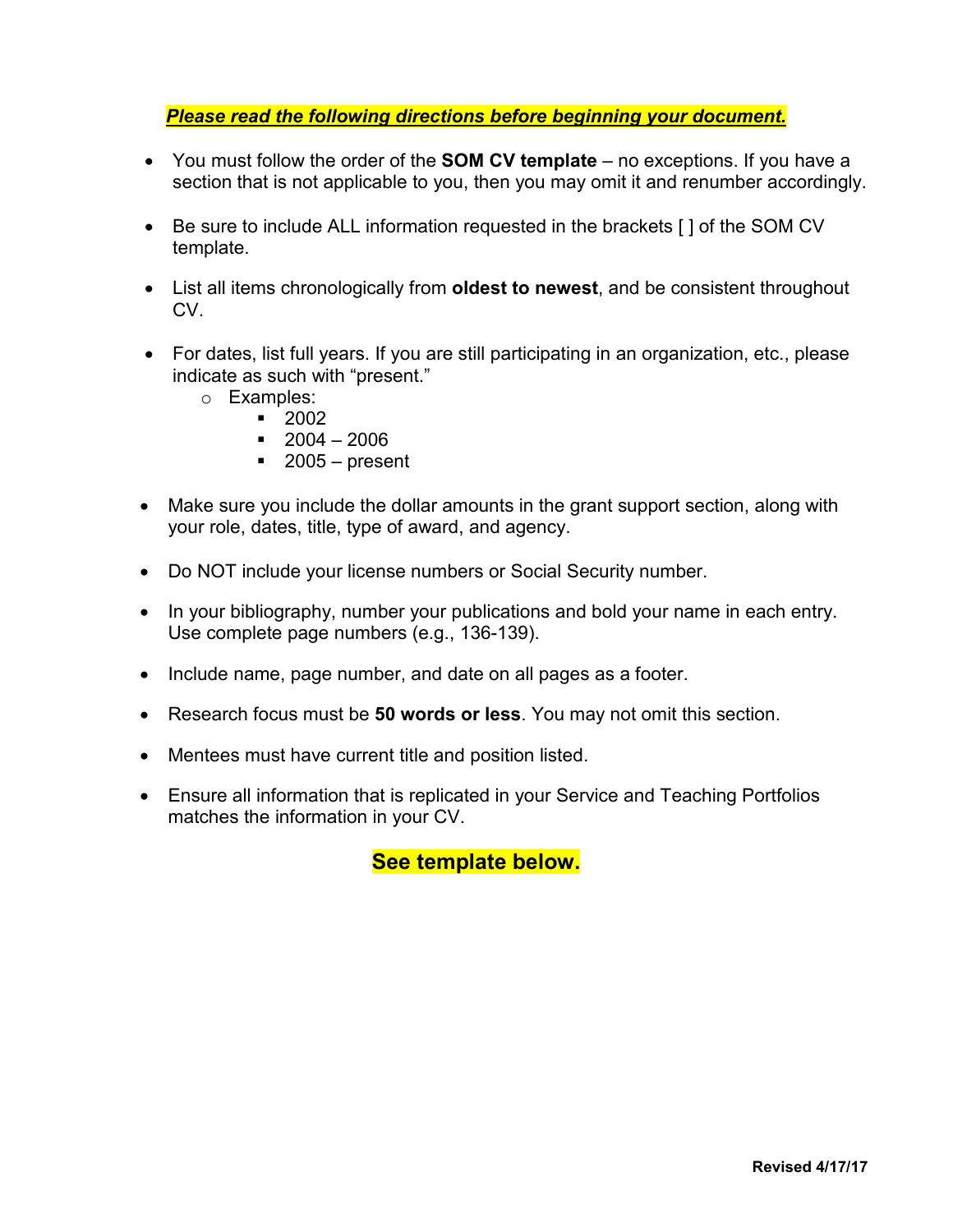# **EMORY UNIVERSITY SCHOOL OF MEDICINE STANDARD CURRICULUM VITAE**

*[The following order is required. Please omit non-applicable sections and instructions.]*

Revised: *[month/day/year]*

- 1. Name:
- 2. Office Address: *[Include room and box number, if applicable.]* Telephone: Fax:
- 3. E-mail Address:
- 4. Citizenship: *[Include visa status, if applicable.]*
- 5. Current Titles and Affiliations:
	- a. Academic Appointments:
		- i. Primary Appointments: *(SOM title, e.g., Assistant Professor of Medicine. Please include month and year if you are credentialed through Emory Healthcare.) [Title, institution, date of appointment]*
		- ii. Joint and Secondary Appointments: *(Academic title in departments for which you have a secondary appointment (no salary) or joint appointment (with salary) (e.g., Assistant Professor of Dermatology)) [Title, institution, date of appointment]*
	- b. Clinical Appointments: *(e.g., Division Director, Laboratory Director) [Title, institution, date of appointment]*
	- c. Other Administrative Appointments: *(e.g., Graduate Program Director) [Title, institution, date of appointment]*
- 6. Previous Academic and Professional Appointments: *(Academic appointments at Emory or other academic institutions or positions held in the private sector. Please include month and year if you are credentialed through Emory Healthcare.) [Title, institution, year(s)]*
- 7. Previous Administrative and/or Clinical Appointments: (*As in section 5, above.) [Title, institution, year(s)]*
- 8. Licensures/Boards: *[Include state and date issued]*
- 9. Specialty Boards: *[Include state and date issued]*
- 10. Education: *[In chronological order; years, degree, institution]*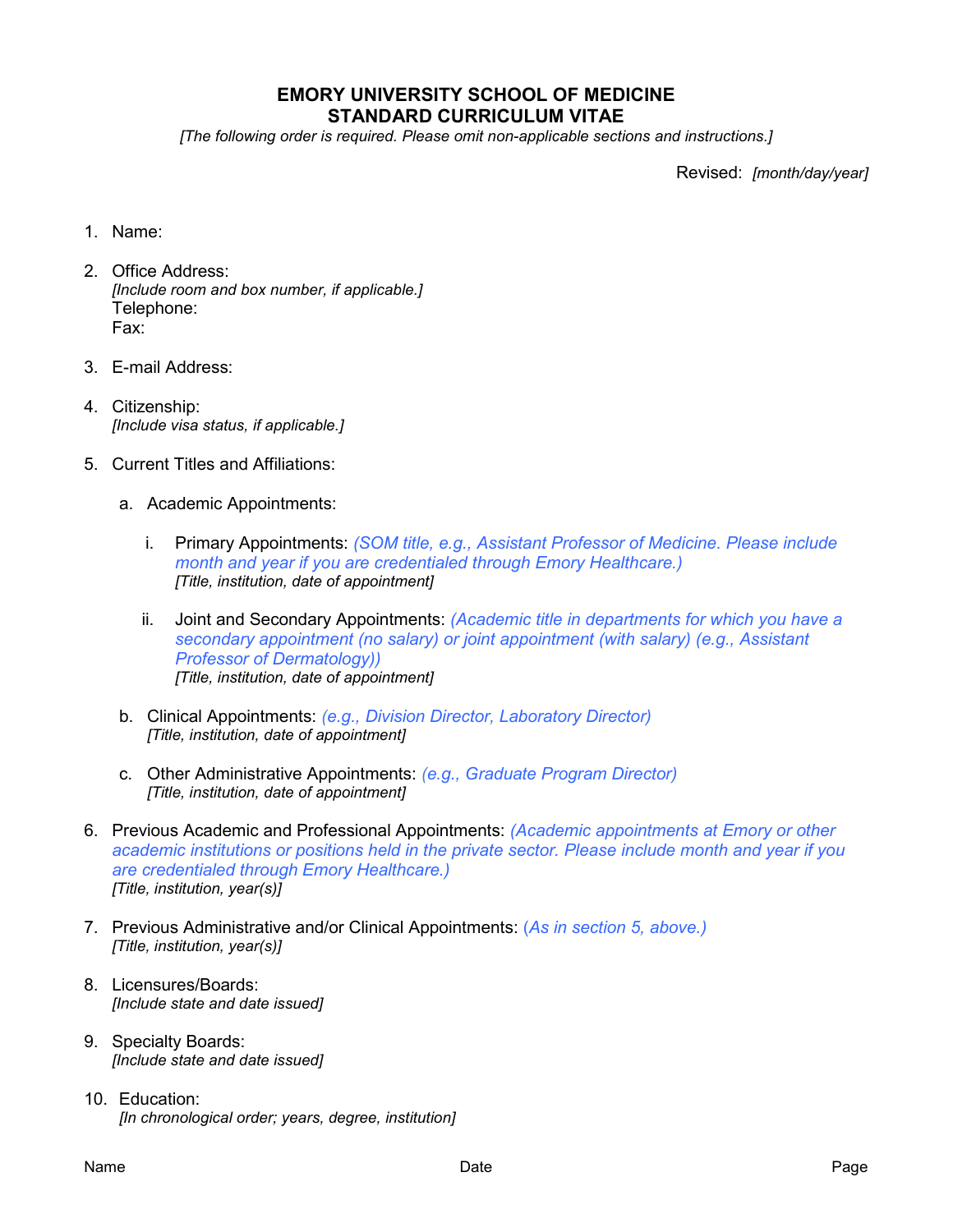- 11. Postgraduate Training: *[In chronological order; years, institution, location, supervisor]*
- 12. Continuing Professional Development Activities: *(Activities beyond post-graduate training (e.g. Woodruff Leadership Academy, Physician Executive Program, AAMC development programs)) [Name of activity, year(s)]*
- 13. Military or Government Service: *[Branch/agency, years]*
- 14. Committee Memberships: *(Memberships on committees at national/international, regional, or institutional levels. Service on committees for the same organization at both the national and regional levels may occur (e.g., Society of General Internal Medicine and Southern Society of General Internal Medicine); this should be listed in each section. Institutional committees may be at the divisional, departmental, school, or institutional level. This section does NOT include memberships in societies (See #19*))
	- a. National and International: *[Office held if any, committee, year(s)]*
	- b. Regional: *[Office held if any, committee, year(s)]*
	- c. Institutional: *[Office held if any, committee, year(s)]*
- 15. Peer Review Activities:
	- a. Grants: *(National/international grant review committees include NIH, national society review committees, and international granting agencies. An example of institutional review committees is the University Research Committee.)*
		- i. National and International: *[Committee name, related organization, year(s)]*
		- ii. Regional: *[Committee name, related organization, year(s)]*
		- iii. Institutional: *[Committee name, related organization, year(s)]*
	- b. Manuscripts: *(List names of journals for which you are an ad hoc reviewer. Do not list individual manuscripts.)*
	- c. Conference Abstracts: *(These entries are tied to specific conferences and are usually national conferences.)*
		- i. National and International: *[Include conference name, location, date]*
		- ii. Regional: *[Include conference name, location, date]*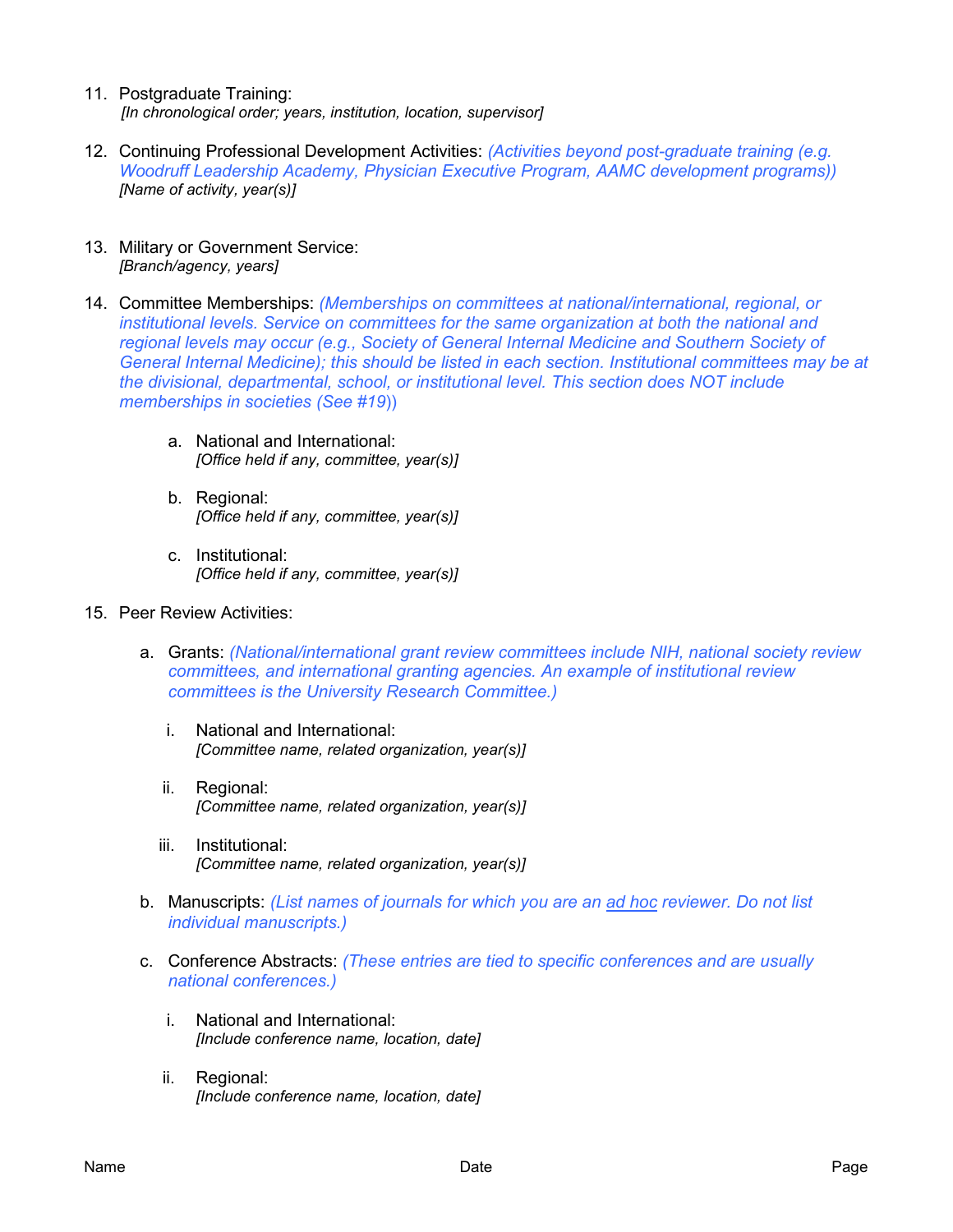- 16. Consultantships/Advisory Boards: *(e.g. expert witness, executive board or pharmaceutical consultant) [Title, company or agency, year(s)]*
- 17. Editorships and Editorial Boards: *(Do not list journals for which you are an ad hoc reviewer (see #15b) or predatory journals) [Your title, journal name, year(s)]*
- 18. Honors and Awards*: (e.g. from university, national, regional, or local professional society, or charitable organizations. Do not include grant awards or awards for which you were nominated but not selected.) [Name, year(s)]*
- 19. Society Memberships: *(National/regional/local organizations. These include only memberships, not committee work.) [Society, office held if any, year(s)]*
- 20. Organization of Conferences: *(Session/conference organizer or sessions for which the faculty member served as chair.)*
	- a. National and International:
		- i. Administrative Positions: *[Role, title, conference, year(s)]*
		- ii. Sessions as Chair: *[Title, conference, year(s)]*
	- b. Regional:
		- i. Administrative Positions: *[Role, title, conference, year(s)]*
		- ii. Sessions as Chair: *[Title, conference, year(s)]*
	- c. Institutional:
		- i. Administrative Positions: *[Role, title, conference, year(s)]*
		- ii. Sessions as Chair: *[Title, conference, year(s)]*
- 21. Clinical Service Contributions: *(Create bullet point list or a short paragraph detailing significant accomplishments. Examples include "expanded patient volume of clinic from X to Y" or "created policy for XYZ procedure.") [Significant Accomplishments]*
- 22. Community Outreach: *(e.g. local charities, community clinics, religious or service organizations, and media appearances)*
	- a. General:  *[Activity, year(s)]*
	- b. Media Appearances: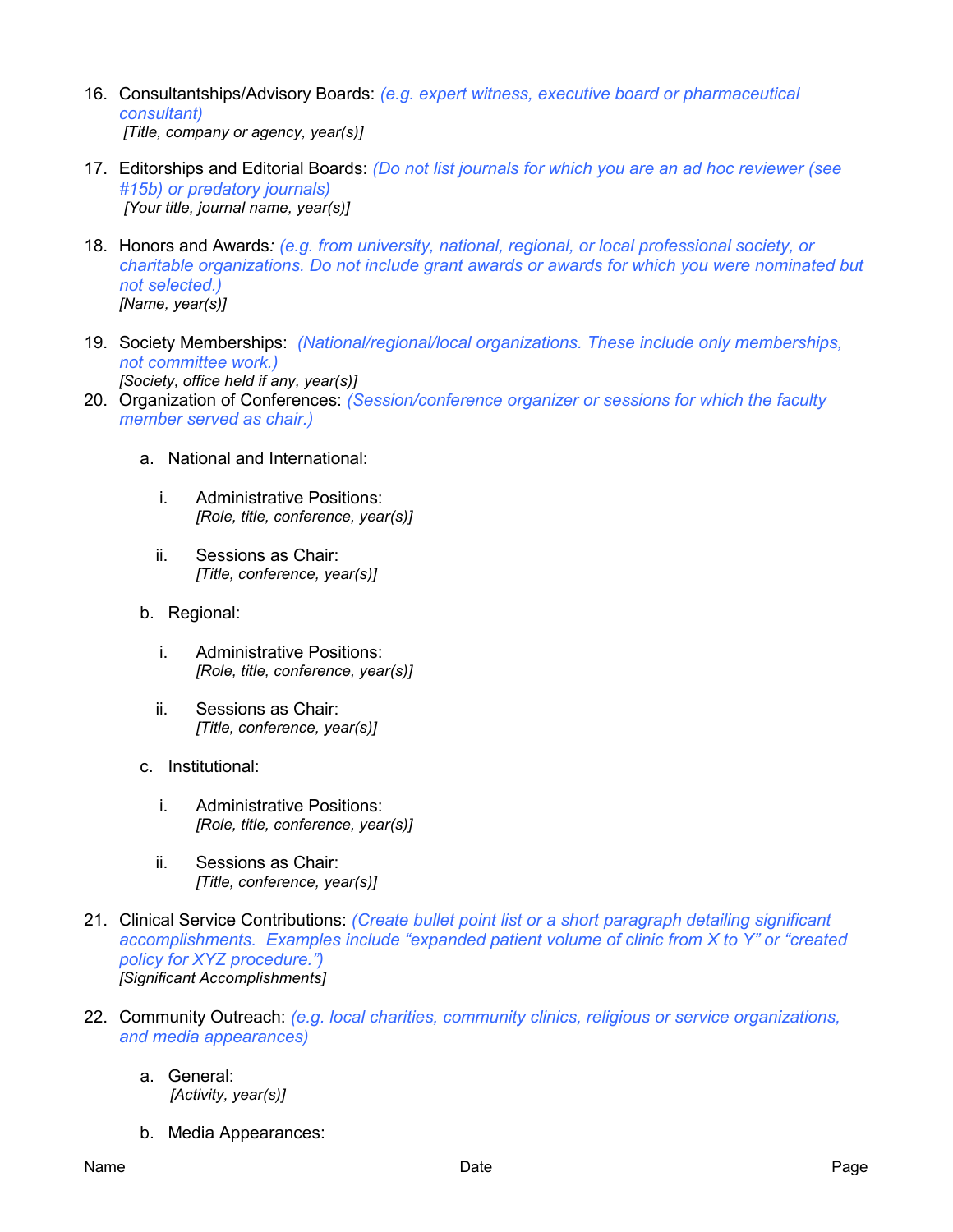*[Activity, year(s)]*

### 23. Formal Teaching:

*[Activity, year(s), contact hours]*

- a. Medical Student Teaching: *(SOM classes or roles; e.g., M2 Clinical Methods, Society Advisor)*
- b. Graduate Programs: *(Include teaching of PhD and master's students, residents, and fellows, divided according to type of program. Entries may include Journal Clubs, Ambulatory Block Noon Conferences, graduate courses organized, lectures to PhD students, etc.)*
	- i. Residency Programs:
	- ii. Fellowship Programs:
	- iii. Master's and PhD Programs:
- c. Other Categories: *(e.g., physician assistant, physical therapist, etc.)*
- 24. Supervisory Teaching: *(List mentees whom you have supervised in a meaningful way, not just a month- long rotation through your clinic*)
	- a. PhD Students Directly Supervised: *(List only those students for whom you are the primary advisor.) [Name, years, current position]*
	- b. Postdoctoral Fellows Directly Supervised: *[Name, years, current position]*
	- c. Residency Program: *[Name, years, current position]*
	- d. Thesis Committees: *(List only thesis committees on which you were not the primary advisor.) [Name, program, institution, year]*
	- e. Other: *(e.g., tutorials, summer research, supervision of visiting scientists, etc.) [Name, program, institution, year]*
- 25. Lectureships, Seminar Invitations, and Visiting Professorships: *(This category includes talks given at your institution (e.g., grand rounds), as well as lectures at other academic venues.)* 
	- a. National and International: *[Title of lecture, location, and date]*
	- b. Regional: *[Title of lecture, location, and date]*
	- c. Institutional:  *[Title of lecture, location, and date]*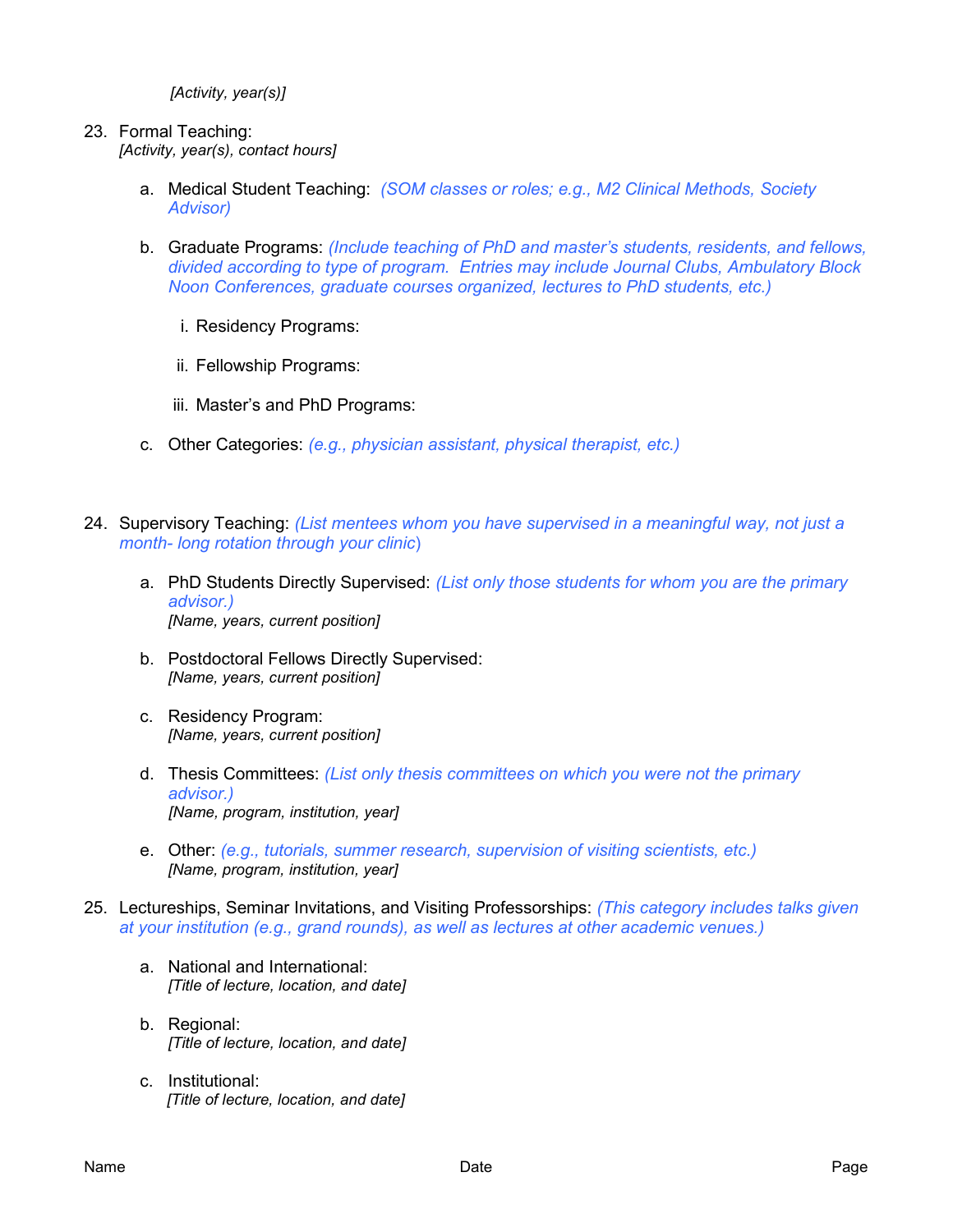- 26. Invitations to National/International, Regional, and Institutional Conferences: *This category includes invited presentations at meetings of your society or at institution-wide conferences. Do not include oral or poster presentations of selected abstracts. (See #27.)*
	- a. National and International: *[Title of lecture, conference title, location, and date]*
	- b. Regional: *[Title of lecture, conference title, location, and date]*
	- c. Institutional: *[Title of lecture, conference title, location, and date]*
- 27. Abstract Presentations at National/International, Regional, and Institutional Conferences: *List both oral and poster presentations. Indicate oral vs. poster in parentheses. Use an asterisk to indicate the primary presenter.*
	- a. National and International: *[Title of lecture, conference title, location, and date]*
	- b. Regional: *[Title of lecture, conference title, location, and date]*
	- c. Institutional: *[Title of lecture, conference title, location, and date]*
- 28. Research Focus: *[One paragraph; 50 words or less]*
- 29. Patents:

*[Name, number, title, date (if issued)]*

- a. Issued:
- b. Pending:

#### 30. Grant Support:

*[Investigator status (P.I., Co-P.I.), source, title, award type, direct costs, year(s)]*

- a. Active Support: *(Include above information for grants that are currently active.)*
	- i. Federally Funded: *(Includes NIH, CDC, and VA.)*
	- ii. Private Foundation Funded: *(Includes, for example, American Heart Association, Crohn's and Colitis Foundation.)*
	- iii. Contracts: *(Includes industry funding. In some clinical trials, if there is no strict budget, indicate funding per patient or amount of salary support.)*
	- iv. Other:
- b. Previous Support: *[All types]*